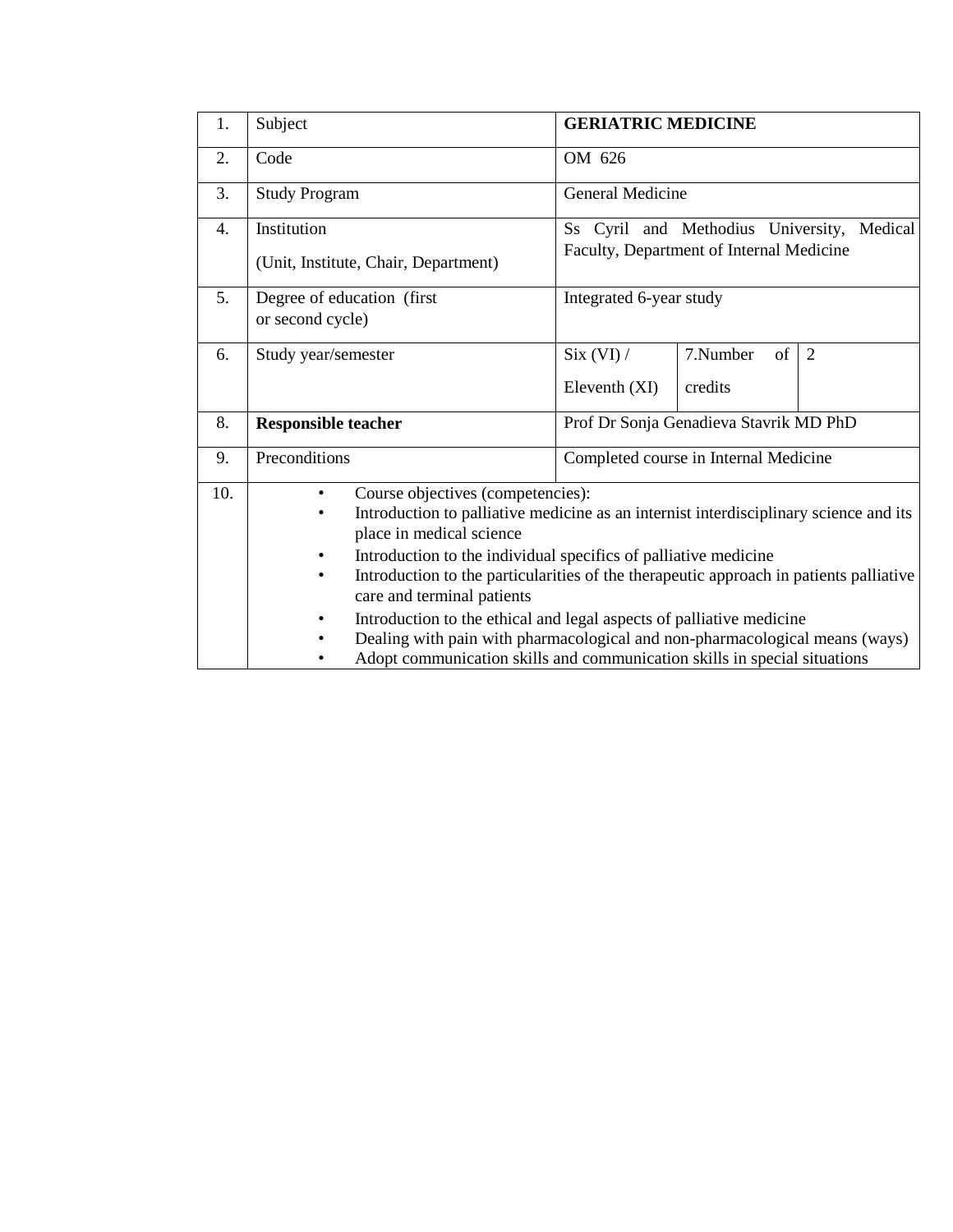## 11. **Brief content**

## **Theoretical course:**

- **Pulmonary disorders in the geriatric population** (Features in history, clinical examination and diagnostic procedures in elderly patients ,diseases of the respiratory system; Respiratory failure, pneumonia,chronic obstructive pulmonary disease, chronic pulmonary heart, pulmonary , tuberculosis, lung cancer)
- **Diseases of the cardiovascular system in old age** ( Diagnostic procedures in cardiology, electrocardiography, radiological, diagnosis of heart and lung, computerized tomography, magnetic resonance, dynamic electrocardiogram, echocardiography, phono-cardiography, Methods of nuclear cardiology; Heart failure, chronic heart failure, acute cardiogenic pulmonary edema; Inflammatory diseases of the valves – reumatic fever, mitral valve disease, aortic valve disease; endocarditis; Degenerative diseases of the heart valves; Coronary disease; prevention and treatment of atherosclerosis; Disorders of heart rhythm; pulmonary thromboembolism; Heart disease in metabolic disorders; diseases aortic and peripheral blood vessels; Arterial hypertension)
- **Hematological diseases in older person** anemias, myelodysplastic syndrome, leukemias (acute leukemia, chronic myeloid leukemia, chronic lymphatic leukemia), multiple myeloma, platelet disorder, coagulation disorders (DIC hemophilia, thrombosis, thromboembolism)
- **Oncological geriatric diseases** (breast cancer, colon tumors)
- **Infectious diseases in the geriatric population** (Acute inflammation of the respiratory system, viral hepatitis, herpes zoster, the Fever from unknown etiology; Purulent meningitis; Streptococcal infections; acute intestinal **i**nfections

| Kidney disease in elderly - (primary and secondary glomerulopathy, tubulointerstitial                                                                                                                                                                                                                              |
|--------------------------------------------------------------------------------------------------------------------------------------------------------------------------------------------------------------------------------------------------------------------------------------------------------------------|
| disease, acute and chronic failure in kidneys, urinary tract infections)                                                                                                                                                                                                                                           |
| <b>Endocrine disorders in old age</b> (Diabetes, Thyroid Disease gland; Bone disease,                                                                                                                                                                                                                              |
| osteoporosis, osteomalacya; Hormone laboratory diagnostics)                                                                                                                                                                                                                                                        |
| <b>Rheumatic diseases</b> - (degenerative diseases of the joints, osteoporosis, rheumatoid<br>arthritis, systemic lupus, systemic sclerosis, arthritis, polymyalgia rheumatica, fibromyalgia,<br>Rehabilitation, Physical activity and exercise in geriatric population)                                           |
| Diseases of gastroenterology system, (Diseases of the oral cavity, acute GI conditions,<br>diseases of the esophagus,, gastric and duodenal diseases, diseases of the small bowel and<br>colon, diseases in anorectal area, Hepato-biliary diseases, pancreatic diseases, tumors of the<br>gastrointestinal tract) |
| Neurological disorders (cerebrovascular stroke, epilepsy, syncope, pain syndrome,<br>balance disorder, ataxia, extrapyramidal system diseases, dementia, and intracranial expansive<br>processes, neuromuscular disorders in the geriatric population.)                                                            |
| Psychiatric disorders in the geriatric population (neuroses, psychoses, Neurotic<br>senile syndrome, senile depressive psychosis, senile dementia, treatment of mental disorders,<br>ethics psycho-geriatric)                                                                                                      |
| <b>Psychology of Aging</b> (Psychological theory aging, aging and skills, social relationships                                                                                                                                                                                                                     |
| in old age, streenje and health)                                                                                                                                                                                                                                                                                   |
| <b>Changes in skin with age</b> (most common skin disease in old age - pruritus,                                                                                                                                                                                                                                   |
| erythroderma, action on drugs, reaction to light, hypostatic dermatitis, psoriasis; Skin                                                                                                                                                                                                                           |
| infections in geriatric; The most common tumors)                                                                                                                                                                                                                                                                   |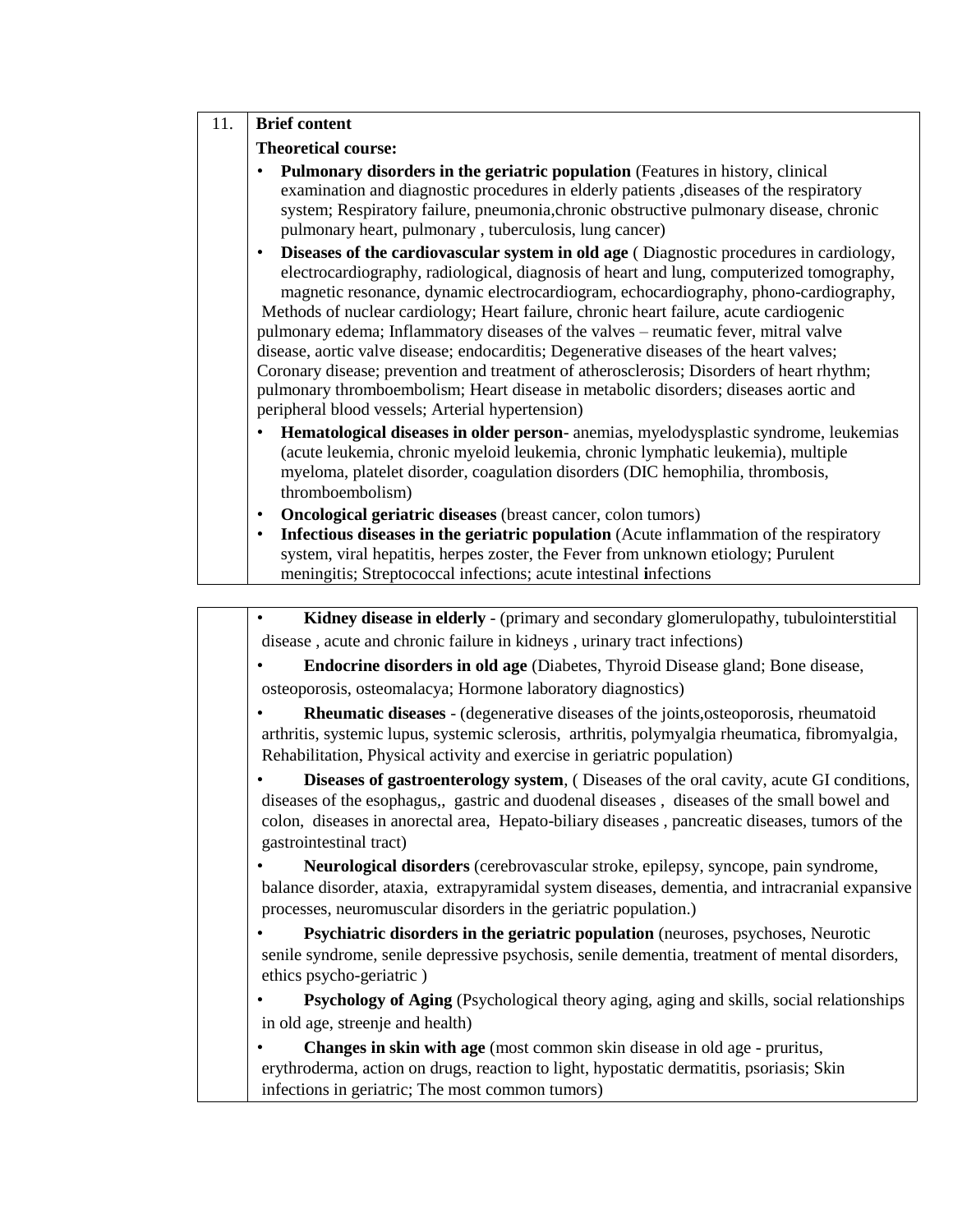| 12. | Methods of studying:<br>Interactive teaching during lectures and practical trainings, independent study by |       |                               |                                                                |            |  |  |
|-----|------------------------------------------------------------------------------------------------------------|-------|-------------------------------|----------------------------------------------------------------|------------|--|--|
|     | using textbooks, seminars and practical teaching                                                           |       |                               |                                                                |            |  |  |
| 13. | Total available time:                                                                                      |       |                               | 60 classes                                                     |            |  |  |
| 14. | Organization of the course                                                                                 |       |                               | 40 classes - theoretical course, practical<br>course, seminars |            |  |  |
|     |                                                                                                            |       |                               | 20 classes - home individual learning                          |            |  |  |
| 15. | Forms of teaching<br>activities                                                                            | 15.1. |                               | Theoretical course                                             | 30 classes |  |  |
|     |                                                                                                            | 15.2. | Practical course,<br>Seminars |                                                                | 10 classes |  |  |
| 16. | Other forms of activities                                                                                  | 16.1. | Practice                      |                                                                |            |  |  |
|     |                                                                                                            | 16.2. | Individual tasks              |                                                                |            |  |  |
|     |                                                                                                            | 16.3. |                               | Individual (home) learning                                     | 20 classes |  |  |
| 17. | Method of assessment                                                                                       |       |                               |                                                                |            |  |  |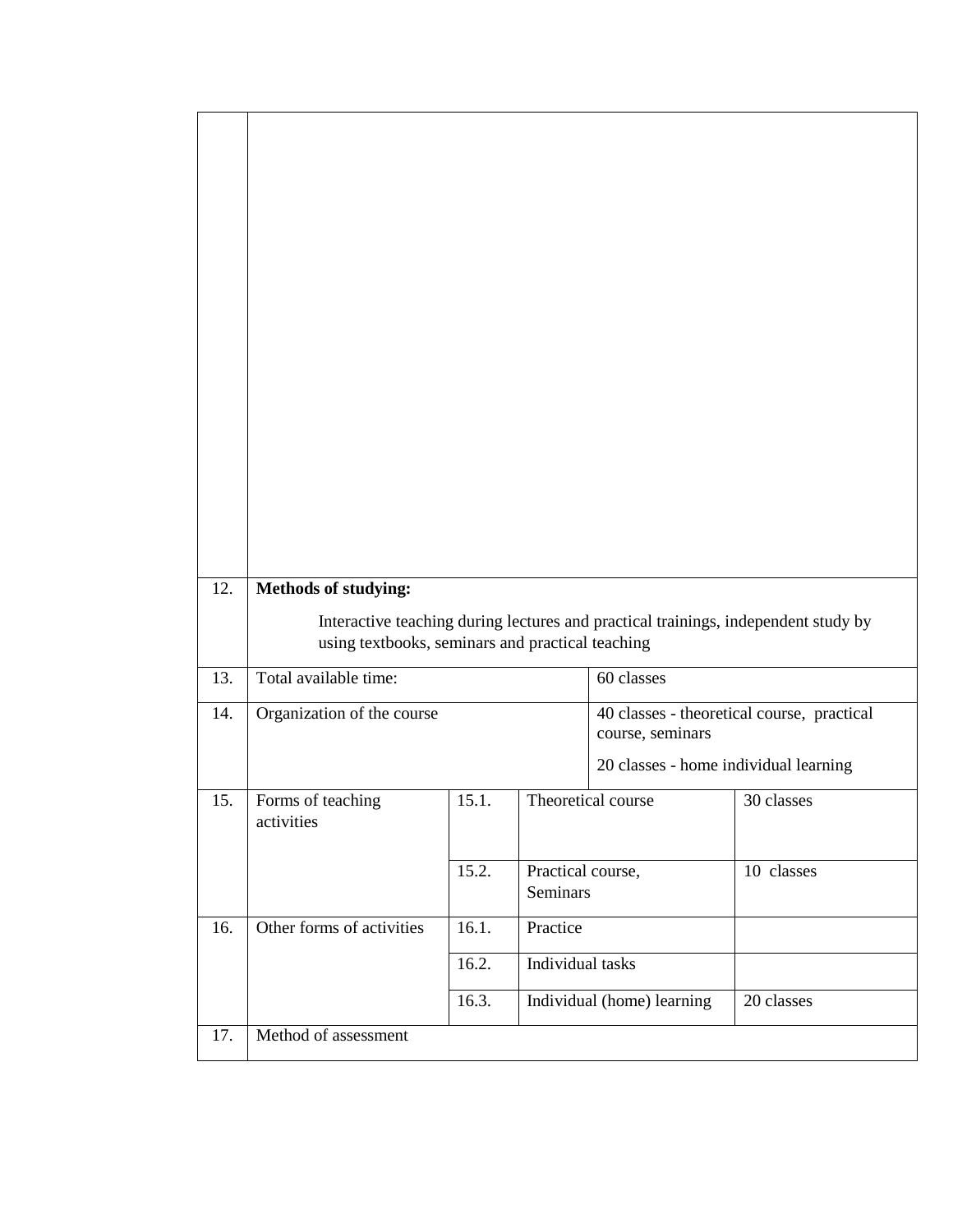| 17.1 | <b>Tests</b> | In order to get a signature for the course, students are requested to<br>actively participate in the activities, including the continual<br>assessment (the tests). |                |  |  |  |
|------|--------------|---------------------------------------------------------------------------------------------------------------------------------------------------------------------|----------------|--|--|--|
|      |              | <b>Activity type</b>                                                                                                                                                | <b>Points</b>  |  |  |  |
|      |              |                                                                                                                                                                     | Min            |  |  |  |
|      |              | Theoretical course (lectures) *                                                                                                                                     | 2              |  |  |  |
|      |              | Practical course**                                                                                                                                                  | 28             |  |  |  |
|      |              | Seminar papers                                                                                                                                                      | $\overline{1}$ |  |  |  |
|      |              | Continual assessment - 2                                                                                                                                            |                |  |  |  |
|      |              | Final exam                                                                                                                                                          | 30             |  |  |  |
|      |              | <b>Total</b>                                                                                                                                                        | 60             |  |  |  |
|      |              | Points for the activities of the student:                                                                                                                           |                |  |  |  |
|      |              | * theoretical course attendance ( lectures)<br>51% - 60% - 2 point;<br>$61\% - 70\% - 4$ points;<br>71% - 85% - 6 points; 86%<br>$-100\% - 8$ points;               |                |  |  |  |
|      |              | ** <b>practical course</b> : practice is carried out for 5 days x 6                                                                                                 |                |  |  |  |

|      |                                                            | working hours provided for activities (total 30 hours). Journal of<br>clinical activities assignments for which the student receives points.<br>Mentoring principle. |            |
|------|------------------------------------------------------------|----------------------------------------------------------------------------------------------------------------------------------------------------------------------|------------|
|      |                                                            | Presence: 4 points Activity (skills): 6 points                                                                                                                       |            |
| 17.2 | Seminar<br>paper/project<br>(oral/written<br>presentation) |                                                                                                                                                                      | $mn - max$ |
| 17.3 | Active participation                                       |                                                                                                                                                                      | $mn - max$ |
|      |                                                            | Theoretical course                                                                                                                                                   | 2          |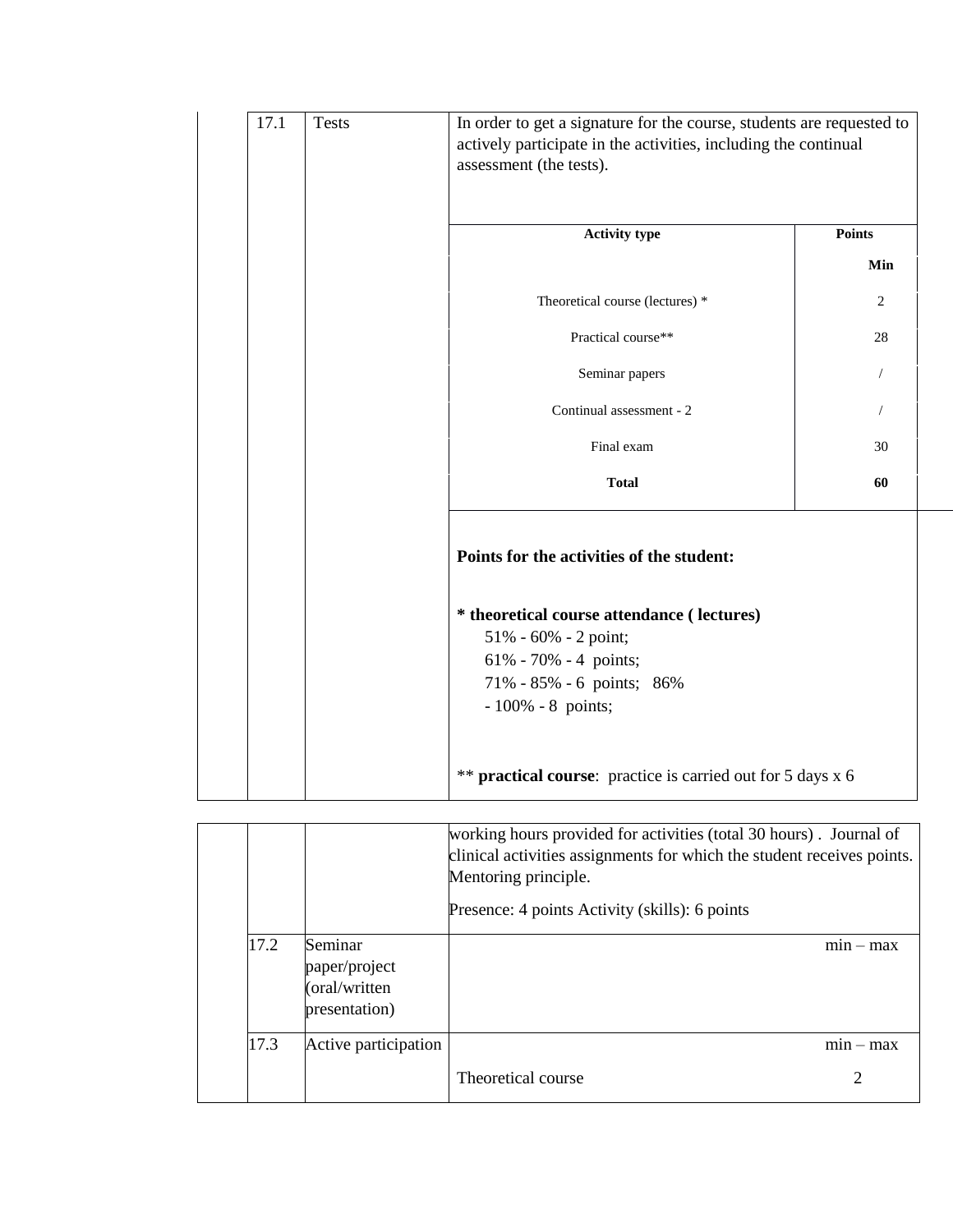|     |                                                         | Practical course                    |                                 |                                                                                                                                                                                                                                                                                                                                                                                                                                                                                                                                          |                   |                                                                                                       |                                                | 28           |  |
|-----|---------------------------------------------------------|-------------------------------------|---------------------------------|------------------------------------------------------------------------------------------------------------------------------------------------------------------------------------------------------------------------------------------------------------------------------------------------------------------------------------------------------------------------------------------------------------------------------------------------------------------------------------------------------------------------------------------|-------------------|-------------------------------------------------------------------------------------------------------|------------------------------------------------|--------------|--|
|     |                                                         |                                     |                                 |                                                                                                                                                                                                                                                                                                                                                                                                                                                                                                                                          |                   |                                                                                                       |                                                |              |  |
| 18. | Grading criteria (points                                |                                     |                                 | up to 59 points                                                                                                                                                                                                                                                                                                                                                                                                                                                                                                                          |                   |                                                                                                       | $5$ (five) F                                   |              |  |
|     | grade)                                                  |                                     |                                 | from $60$ to $68$ points                                                                                                                                                                                                                                                                                                                                                                                                                                                                                                                 |                   | $6$ (six) E                                                                                           |                                                |              |  |
|     |                                                         |                                     |                                 | from 69 to 76 points                                                                                                                                                                                                                                                                                                                                                                                                                                                                                                                     |                   |                                                                                                       |                                                | 7 (seven) D  |  |
|     |                                                         |                                     |                                 | from 77 to 84 points                                                                                                                                                                                                                                                                                                                                                                                                                                                                                                                     |                   |                                                                                                       | 8 (eight) C                                    |              |  |
|     |                                                         |                                     |                                 | from 85 to 92 points                                                                                                                                                                                                                                                                                                                                                                                                                                                                                                                     |                   | $9$ (nine) B                                                                                          |                                                |              |  |
|     |                                                         |                                     |                                 | from 93 to 100 points                                                                                                                                                                                                                                                                                                                                                                                                                                                                                                                    |                   |                                                                                                       |                                                | $10$ (ten) A |  |
| 19. | Requirement for signature and<br>taking the final exam  |                                     |                                 | The student is required to actively follow all of the planned<br>activities.<br><b>Conditional criteria for assessment of knowledge:</b><br>In order to get a signature, the student should obtain minimum<br>points in both theoretical and practical courses.<br>In order to take the final exam, the student should obtain the<br>minimum points in the continual assessments;<br>If the student has not obtained the minimum points in the<br>continual assessments, he/she will be obligated to pass them<br>before the final exam. |                   |                                                                                                       |                                                |              |  |
| 20. | Language of instruction                                 |                                     |                                 | Macedonian                                                                                                                                                                                                                                                                                                                                                                                                                                                                                                                               |                   |                                                                                                       |                                                |              |  |
| 21. | Method of monitoring the<br>quality of teaching process |                                     |                                 | Attendance of students to classes and interactive participation in<br>theoretical and practical lessons.                                                                                                                                                                                                                                                                                                                                                                                                                                 |                   |                                                                                                       |                                                |              |  |
| 22. | <b>Textbooks</b>                                        |                                     |                                 |                                                                                                                                                                                                                                                                                                                                                                                                                                                                                                                                          |                   |                                                                                                       |                                                |              |  |
|     |                                                         |                                     | Mandatory                       |                                                                                                                                                                                                                                                                                                                                                                                                                                                                                                                                          |                   |                                                                                                       |                                                |              |  |
|     | 22.1.                                                   | 1.<br><b>Internal Medicine 19/E</b> |                                 | <b>Harrison's Principles of</b>                                                                                                                                                                                                                                                                                                                                                                                                                                                                                                          | Hauser            | Anthony S. Fauci;<br>Dan Longo; Dennis<br>L. Kasper; J. Larry<br>Jameson; Joseph<br>Loscalzo; Stephen | 2015 by<br>McGraw-<br><b>Hill</b><br>Education | 2015         |  |
|     |                                                         | 2.                                  | Goldman-Cecil<br><b>Edition</b> | Medicine, 25th                                                                                                                                                                                                                                                                                                                                                                                                                                                                                                                           | <b>Schafer MD</b> | Lee Goldman MD<br>(Author), Andrew I.                                                                 |                                                | 2015         |  |